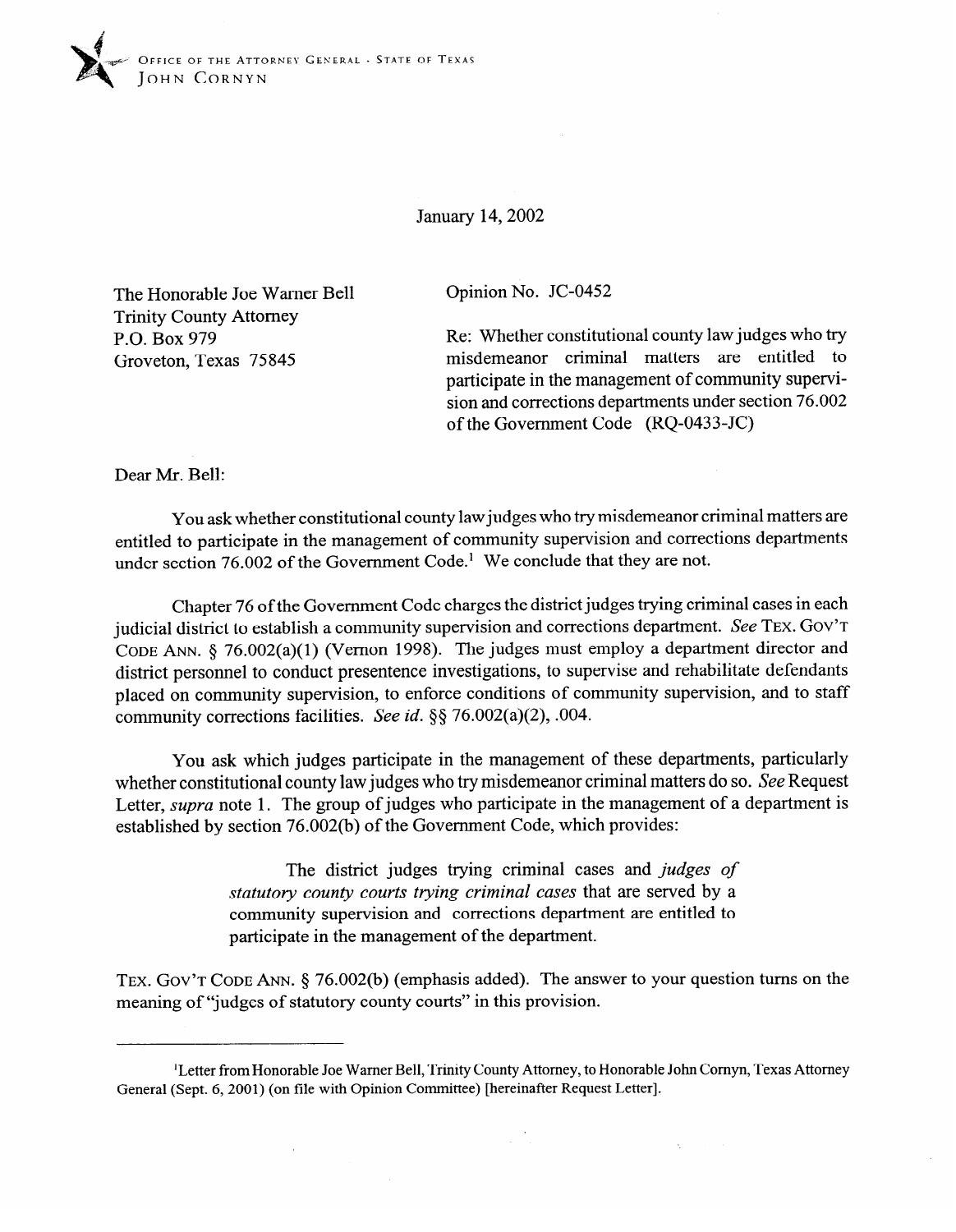Chapter 76 is located in title 2 of the Government Code. For purposes of title 2, section 2 1.009 of the Government Code defines the term "statutory county court" as

> a county court created by the legislature under Article V, Section 1, of the Texas Constitution, including county courts at law, county criminal courts, county criminal courts of appeals, and county civil courts at law, but does not include statutory probate courts as defined by Section 3, Texas Probate Code.

*Id.* § 21.009(2) (Vernon Supp. 2001). "County court" is separately defined in section 21.009 as "the court created in each county by Article V, Section 15, of the Texas Constitution," *id.* § 21.009(1), and is clearly excluded from the definition of "statutory county court," see *id.* 

Again, the judges entitled to participate in the management of a department under section 76.002(b) of the Government Code include district judges trying criminal cases and judges of statutory county courts trying criminal cases. See id.  $\S$  76.002(b) (Vernon 1998). The latter category includes judges of any "county court created by the legislature under Article V, Section 1, of the Texas Constitution," id. § 21.009(2) (Vernon Supp. 2001), trying criminal cases. A judge of a county court established under article V, section 15 of the Texas Constitution is not a judge of a statutory county court, see id. § 21.009(1), and therefore is not included in the group of judges statutory county court, see *id. 5* 21.009(l), and therefore is not included in the group of judges entitled to participate in the management of a department under section 76.002.